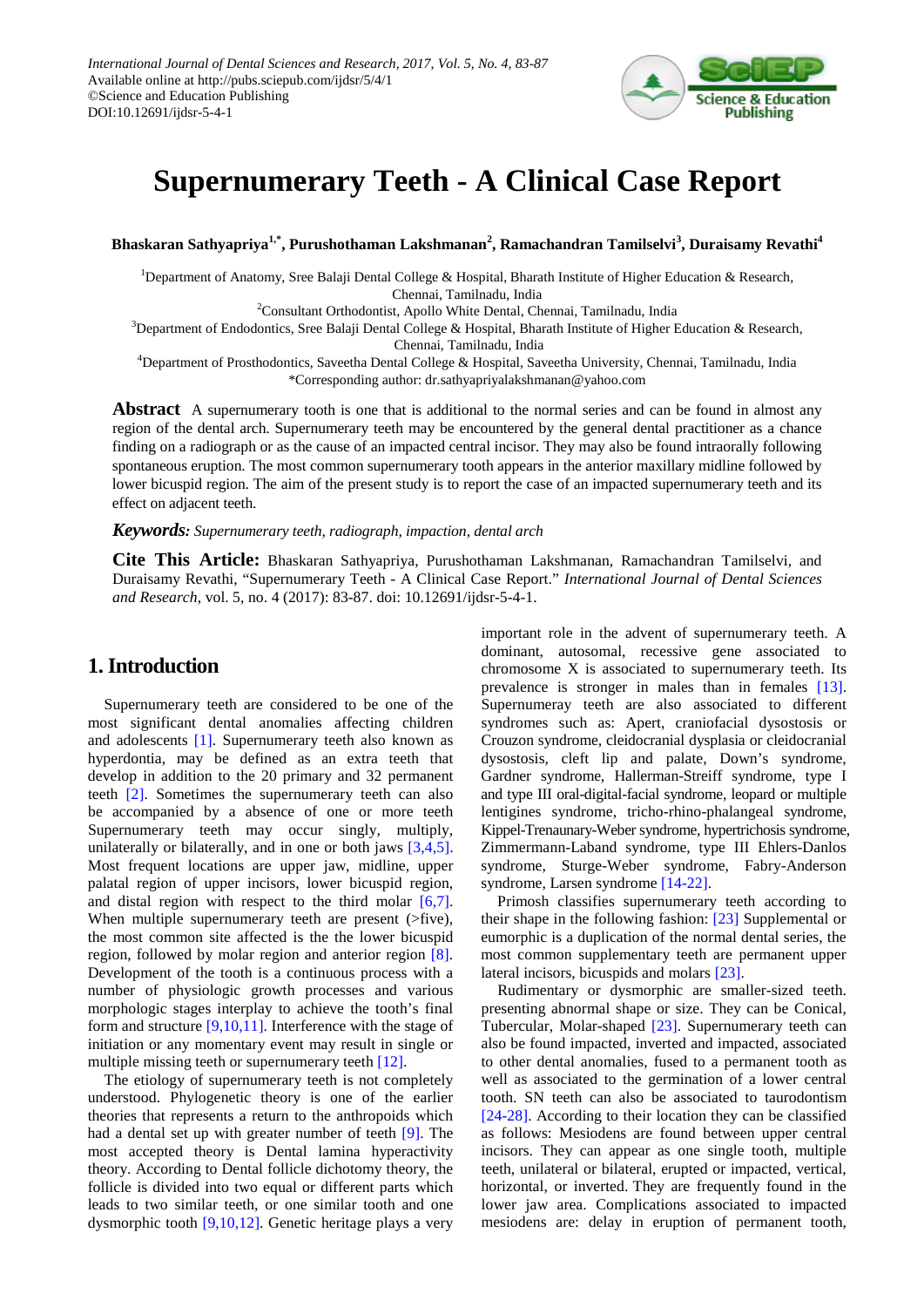deviation of the tooth's eruption, retention or resorption of the permanent tooth's root and diastema. [\[24,29,30\].](#page-4-2) Paramolar is a small and rudimentary supernumerary molar, located in a labial (buccal) or lingual position with respect to an upper molar, or in the interproximal space found between second and third molars [\[31\].](#page-4-3) Distomolar is located on the distal surface of the third molar. It is a small, rudimentary tooth which rarely prevents normal eruption of other teeth.  $[10]$ . In the case of supernumerary teeth, early diagnosis is paramount to avoid complications. [\[27\].](#page-4-4) Diagnosis can be conducted through clinical or x-ray assessment. Treatment will depend upon supernumerary tooth position and class, as well as on the effect this tooth exerts on primary or permanent dentition. [\[32,33\].](#page-4-5) The present study reports the case of an impacted supernumerary teeth and its clinical implications.

#### **2. Case Report**

A 25yr old female patient came to with the chief compliant of pain in upper front teeth region since 6 months and pain on pressing in the nostril since 9 months. There was no history of systemic disease. The patient was neither allergic to any drugs nor under any medications. There was no extra oral swelling. Intra oral examination revealed dental caries in relation to 11, 12, no swelling, sinus opening, tender on percussion in relation to 11, 12 [\(Figure 1\)](#page-1-0). Electric pulp testing showed delayed response in relation to 11, 12, 21. Preoperative radiograph showed coronal radioluscency approaching pulp in relation to 11, 12, a large periapical radioluscency in relation to 12, 11, 21 and a periapical radioopacity resembling tooth [\(Figure 2\)](#page-1-1). 12, 11, 21 were treated endodontically and a post endo radiograph was taken [\(Figure 3\)](#page-1-2). Oblique releasing and intrasulcular incisions were given [\(Figure 4](#page-1-3) & [Figure 5\)](#page-1-4). On elevation of the flap the huge lesion was exposed [\(Figure 6](#page-2-0) & [Figure 7\).](#page-2-1) The lesion was then enucleated followed by the exposure of the supernumerary tooth [\(Figure 8](#page-2-2) & [Figure 9\)](#page-2-3). The supernumerary tooth was removed with bayonet forceps and corrugation of the epithelial remnants was done (Figure  $10 -$  [Figure 13\)](#page-2-5). Enucleated specimen was immediately sent for histopathological examination. H & E stained soft tissue section showed 2-3 layered nonkeratinized stratified squamous epithelium with collagen fibers and the connective tissue showed chronic inflammatory cells all suggestive of a dentigerous cyst. The patient was followed up regularly for a period of about 3 weeks [\(Figure 14](#page-3-9) & [Figure 15\)](#page-3-10).

<span id="page-1-0"></span>

**Figure 1.** Pre Operative Intra Oral Photograph

<span id="page-1-1"></span>

**Figure 2.** Pre Operative Intra Oral Periapical Radiograph

<span id="page-1-2"></span>

**Figure 3.** Post Endo Intra Oral Periapical Radiograph

<span id="page-1-3"></span>

**Figure 4.** Oblique Releasing Incision

<span id="page-1-4"></span>

**Figure 5.** Intrasulcular Incision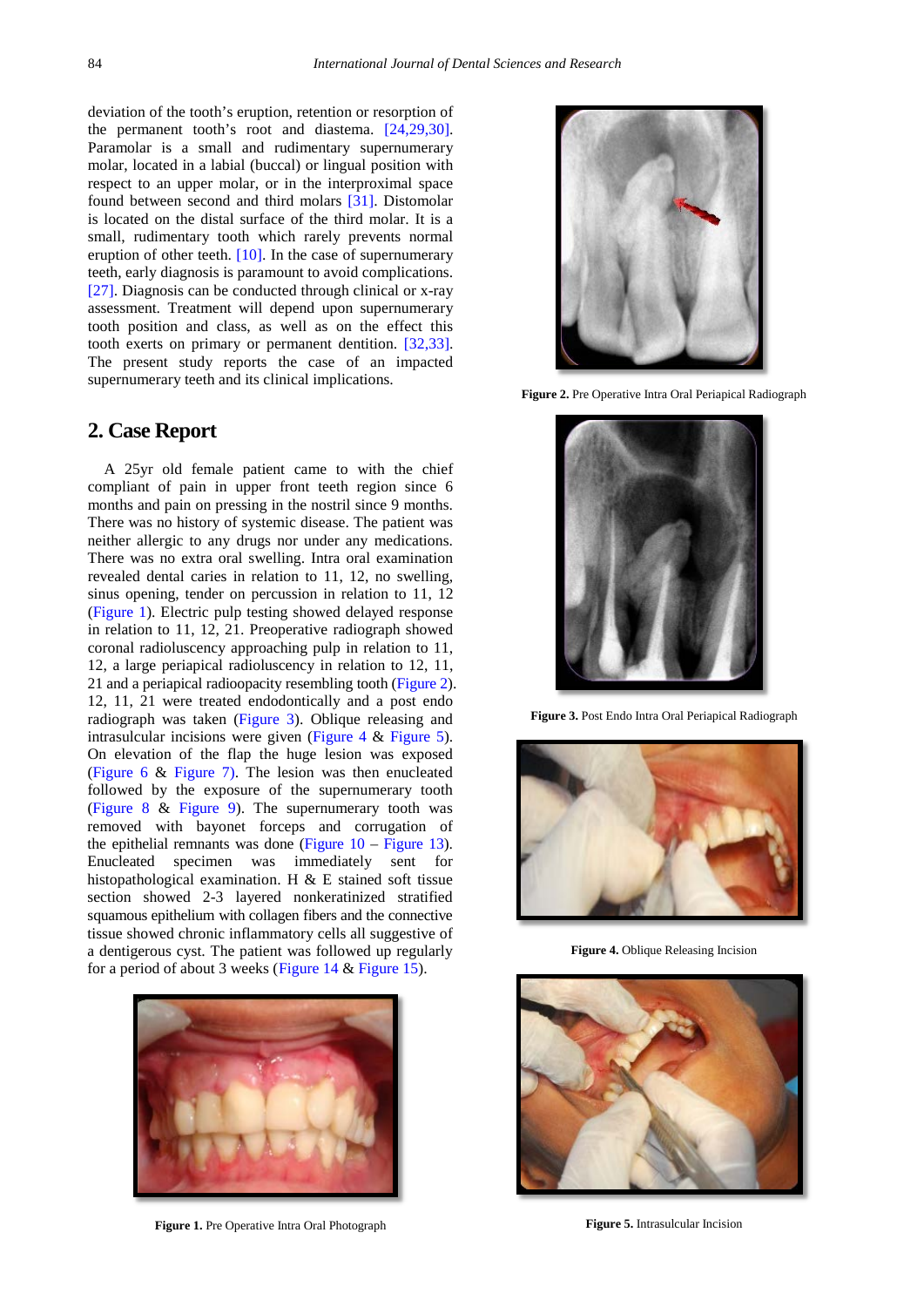<span id="page-2-0"></span>

**Figure 6.** Elevation of flap

<span id="page-2-1"></span>

**Figure 7.** Exposure of huge Lesion

<span id="page-2-2"></span>

**Figure 8.** Enucleation of Lesion

<span id="page-2-3"></span>

**Figure 9.** Exposure of supernumerary teeth

<span id="page-2-4"></span>

**Figure 10.** Removal of supernumerary teeth with bayonet forceps



**Figure 11.** Supernumerary teeth removed



**Figure 12.** Extracted tooth and lesion

<span id="page-2-5"></span>

**Figure 13.** Immediate post Operative Intra Oral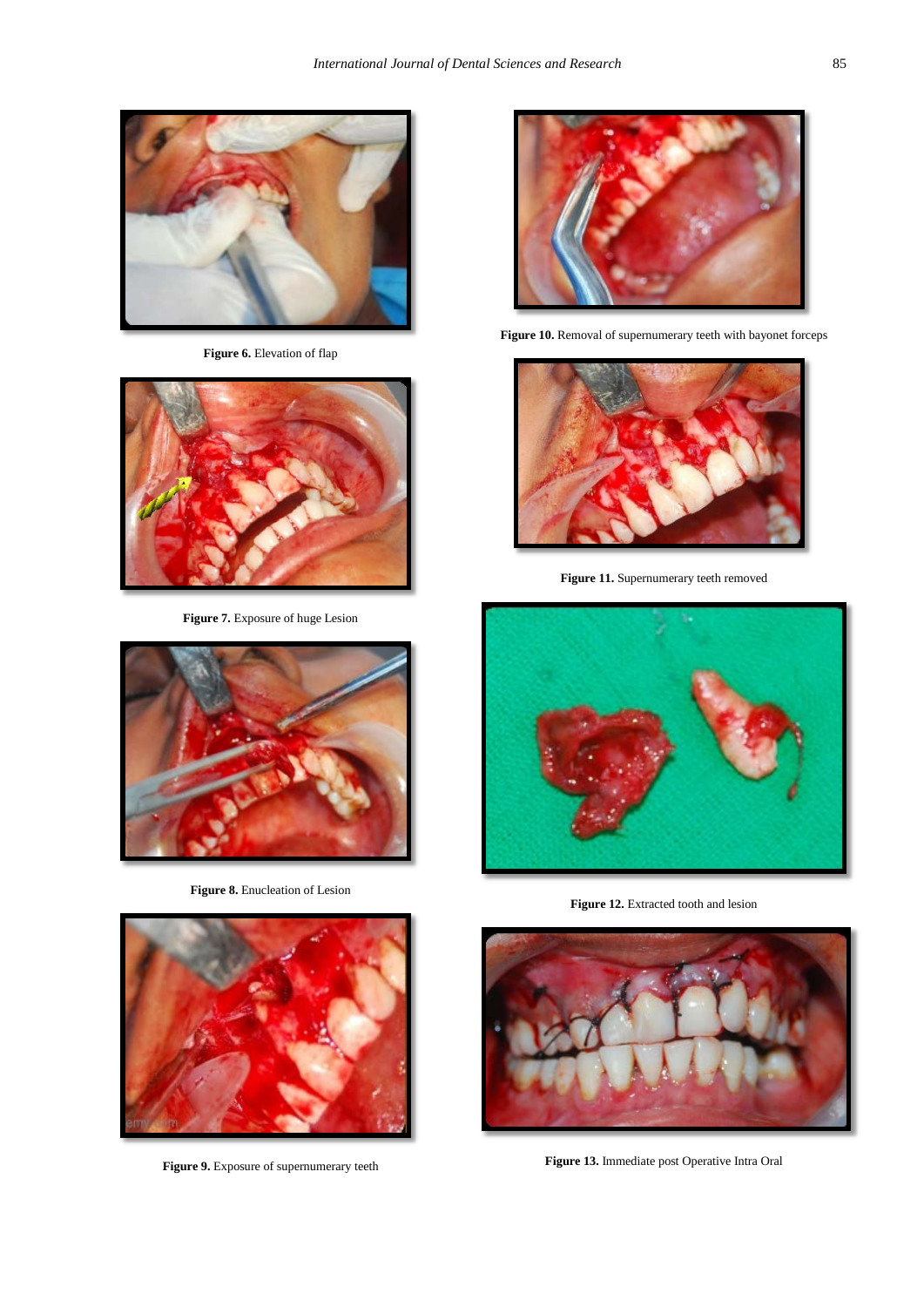<span id="page-3-9"></span>

**Figure 14.** post Operative Intra Oral Periapical Radiograph

<span id="page-3-10"></span>

**Figure 15.** 3 weeks Post Operative Intra Oral Photograph

## **3. Discussion**

Supernumerary teeth are usually asymptomatic and unerupted supernumerary teeth may be detected as a chance finding during radiographic examination [\[31,34\].](#page-4-3) Supernumerary tooth in the maxillary anterior region is of major concern to the patient because of the unpleasant appearance. It may lead to crowding, delay or failure of eruption of permanent teeth, diastema, root resorption dilaceration, loss of vitality, subacute pericoronitis, gingival inflammation, periodontal abscesses, dental caries due to plaque retention in inaccessible areas, incomplete space closure during orthodontic treatment, and pathological problems such as dentigerous cyst formation, ameloblastomas, odontomas and fistulae. They may also interfere in alveolar bone grafting and implant placement [\[15,27,33,34,35,36\].](#page-4-6)

Usually, the supernumerary teeth are detected using an anterior occlusal or periapical radiograph using paralleling technique, panaromic view (orthopantomograph) and computed tomography [\[32,34,35,37\].](#page-4-5) Radiographs are important in assessing the location and nature of these anomalies. The major shortcoming of the conventional radiography is overlapping of structures on the film. Computed tomography (CT) has proved to be superior to other radiographic methods in visualizing bone tissue [\[34,35\].](#page-4-7) CT images clearly show the intraosseous location, inclination, and morphology of impacted teeth, as well as the distance from adjacent structures [\[34,35\].](#page-4-7) However, radiographs alone are not adequate for the definitive diagnosis. The radiographic interpretation should always conjunct with clinical findings. Supernumerary teeth can be managed either by removal/endodontic therapy or by maintaining them in the arch and frequent observation. Removal of supernumerary teeth is recommended in cases where they are causing any pathological changes or crowding along with esthetical problem and difficulty in oral hygiene maintenance. In the present case, since the supernumerary tooth caused aesthetic problem periapical lesion in relation to 12, 11& 21 and pain, it was extracted and the lesion was enucleated. The patient was followed up regularly for a period of about 3 weeks.

### **4. Conclusion**

Unerupted supernumerary tooth, direction of the crown, the location, the influence on adjacent teeth, resorption of adjacent roots and the formation of dentigerous cysts should be carefully evaluated. Early detection, clinical, radiographical examination combined with advanced diagnostic aids is necessary for accurate diagnosis to prevent associated complications. Treatment depends on the type and position of the supernumerary tooth and on its effect or potential effect on adjacent teeth.

#### **References**

- <span id="page-3-0"></span>[1] De Oliveira Gomes C, Drummond SN, Jham BC, Abdo EN, Mesquita R. A survey of 460 supernumerary teeth in Brazilian children and adolescents. Int J Paediatr Dent 2008; 18: 98-106.
- <span id="page-3-1"></span>[2] Schulze C. Developmental abnormalities of the teeth and jaws. In: Gorlin RJ, Goldman HM, eds. Thoma's oral pathology. St Louis: CV Mosby, 1970:112-22.
- <span id="page-3-2"></span>[3] Mitchell L. Supernumerary teeth. Dent Update 1989; 16:65-9.
- [4] Hattab FN, Yassin OM, Rawashdeh MA. Supernumerary teeth: report of three cases and review of the literature. ASDC J Dent Child 1994; 61: 382-393.
- [5] Rajab LD, Hamdan MAM. Supernumerary teeth: review of the literature and a survey of 152 cases. Int J Paediatr Dent 2002; 12: 244-254.
- <span id="page-3-3"></span>[6] Luten JR, Jnr. The prevalence of supernumerary teeth in primary and mixed dentitions. J Dent Child 1967; 34:48-9. Fazliah SN. Supernumerary tooth: report of a case. Archives of Orofacial Sciences 2007; 2: 54-58.
- [7] Brook AH. Dental anomalies of number, form and size: their prevalence in British schoolchildren.*J Int Assoc Dent Child* 1974; 5:37-53.
- <span id="page-3-4"></span>[8] Blanco Ballesteros G. Dientes múltiples supernumerarios. Reporte de un caso. *Revista Estomatológica* 2005; 13 (1): 13-18.
- <span id="page-3-5"></span>[9] Gómez Antón G, Melara Murguía AJ, Sáez Martínez S, Ballet Damau LG. Agenesias y supernumerarios: a propósito de un caso. *Rev Oper Dent Endod* 2008; 5: 88.
- <span id="page-3-8"></span>[10] Fernández Montenegro P, Balmaceda Castellón E, Berini Aytés L, Gay Escoda C. Estudio retrospectivo de 145 dientes supernumerarios. *Med Oral Pato Oral Cir Bucal* 2006; 11: 339-344.
- [11] Sathyapriya B, Lakshmanan P, Tamilselvi R et al. Clinical Assesment of Age by Clinical Eruption of 2nd Molar in 12 - 14 years for Medicolegal Investigations. Indian Journal of Forensic Medicine and Toxicology ISSN 2017;11(2): 257-61.
- <span id="page-3-6"></span>[12] Chaappuzeau López E, Cortés Caballero D. Anomalías de dentición en desarrollo: agenesias y supernumerarios. *Revista Dental de Chile* 2008; 99 (2): 3-8.
- <span id="page-3-7"></span>[13] Babu V, Nagesh KS, Diwakar NR. A rare case of hereditary multiple impacted normal and supernumerary teeth. *J Clin Pediatr Dent* 1998; 23 (1): 59-62.